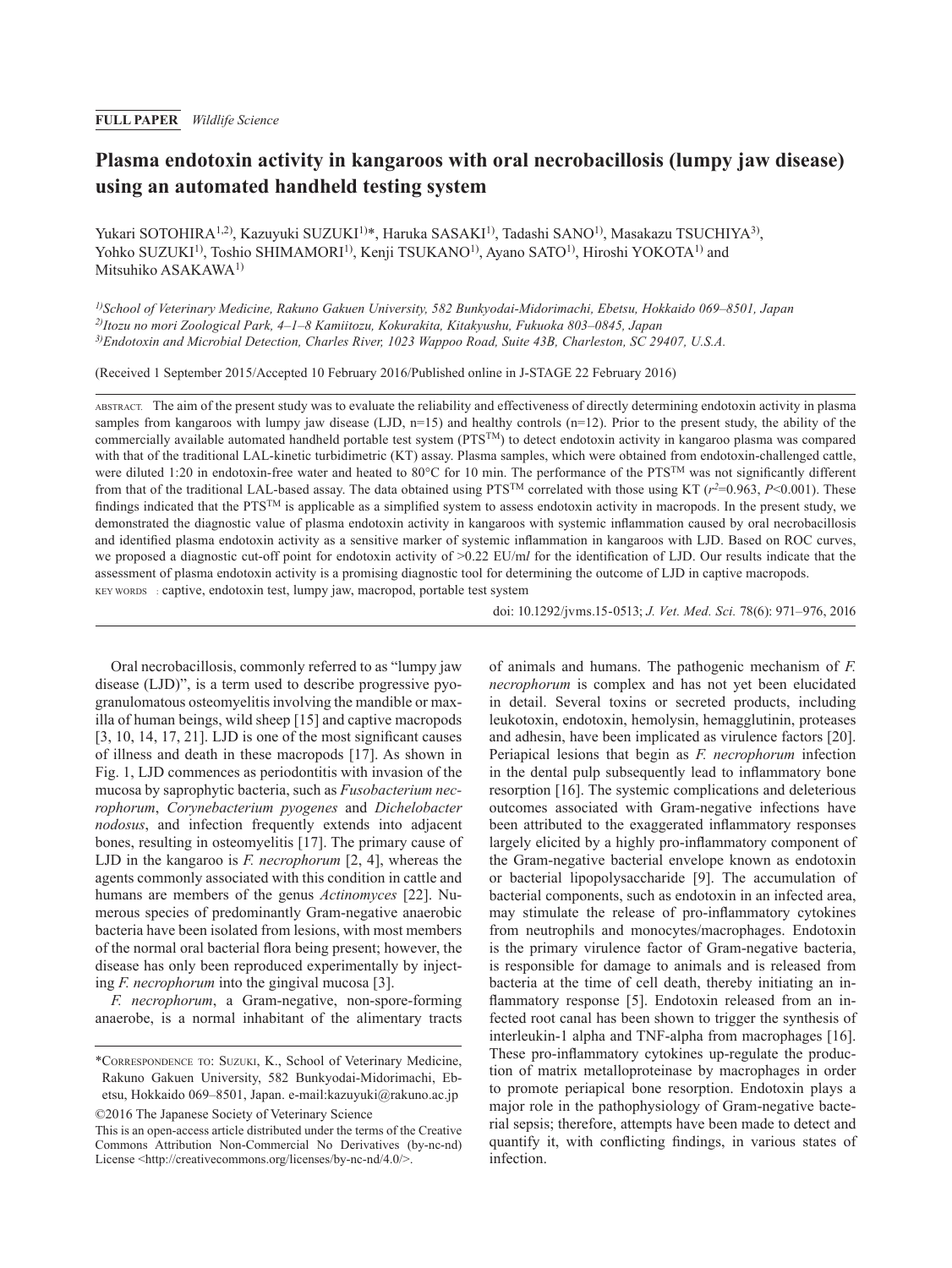

Fig.1. Lumpy jaw disease (LJD) commences as periodontitis with invasion of the mucosa by saprophytic bacteria, and infection frequently extends into adjacent bones, resulting in osteomyelitis.

Since Levin and Bang [[19](#page-5-4)] discovered the role of endotoxin in the coagulation of horseshoe crab blood in 1964, numerous methods incorporating limulus amebocyte lysate (LAL) have been developed for the detection of endotoxin and endotoxin testing of parenteral drugs [[7, 8](#page-4-5)]. However, these assays are very complex and, thus, inadequate for field use [\[23\]](#page-5-5). Charles River (Charleston, SC, U.S.A.) recently introduced an automated handheld testing system, named the Endosafe® portable test system (PTS<sup>TM</sup>), to detect endotoxin. This automated miniaturized kinetic chromogenic LAL-based assay delivers results in 15 min [[6, 12, 13\]](#page-4-6). Unlike the PTSTM, the traditional toxinometer [[24](#page-5-6)], LALkinetic turbidimetric KT assays [\[13\]](#page-4-7) require 75% to 85% longer processing times. The  $PTS^{TM}$  is also advantageous when time-sensitive treatments are needed, because it is an automated handheld portable machine that is applied as a simple test.

To the best of our knowledge, comparative studies on the relationship between plasma endotoxin activity and LJD have not yet been performed in macropods. Therefore, the aim of the present study was to determine plasma endotoxin activity in kangaroos with LJD using a commercially available PTSTM, such as an automated handled testing system. Receiver operating characteristic (ROC) curve was constructed in order to describe the performance of plasma endotoxin activity in kangaroos with LJD. Furthermore, endotoxin activities detected in plasma samples obtained from kangaroos with or without LJD by a commercially available PTS<sup>™</sup> and traditional microplate LAL-based assay, which determined activities using a kinetic turbidimetric (KT) assay, were compared.

### MATERIALS AND METHODS

All procedures were reviewed and approved by the Institutional Animal Care and Use Committee of the School of Veterinary Medicine, Rakuno Gakuen University (Japan). Fifteen Eastern grey kangaroos (*Macropus giganteus*) with LJD aged (mean  $\pm$  SD) 3.5  $\pm$  2.2 years old and with a body weight of  $15.5 \pm 6.3$  kg were examined in this study. The definitive diagnosis of LJD was made based on clinical findings, such as facial swelling, weight loss, excessive salivation and flicking of the tongue [[17](#page-5-0)]. Twelve Eastern grey kangaroos aged  $3.6 \pm 2.3$  years old and with a body weight of  $20.5 \pm 11.7$  kg were used as the control group. The health status of the control animals was determined on the basis of a physical examination and serum biochemical analysis by zoo veterinarians. All animals were kept at Hibiki Animal World (Fukuoka, Japan) and consumed concentrated pellets (ZC Pellets, Oriental Yeast Co., Ltd., Tokyo, Japan) for herbivores in accordance with the manufacturer's guidelines and had *ad libitum* access to hay (timothy and alfalfa), vegetables (including carrots, cabbage and potatoes), apples and water.

Four milliliters of whole blood was collected via jugular venipuncture into heparinized tubes for the endotoxin analysis and then centrifuged for 10 min at 3,000 g at room temperature within 1 hr of collection. Approximately 1.8 m*l* of plasma was harvested and stored in sampling tubes (Cryo-TubeTM vials, Nunc, Roskilde, Denmark) at –30°C for later analyses. Immediately prior to testing, plasma samples were diluted 20-fold in endotoxin-free water (Otsuka distilled water, Otsuka Pharmaceutical Co., Ltd., Tokyo, Japan) and agitated in a vortex for 10 sec. Specimens were then heated for 10 min at 80°C in order to inactivate interfering substances, such as protease.

Endotoxin-free water was used as the blank in all tests. The USP endotoxin reference standard (RSE, USP Endotoxin Reference Standard Lot G, the United States Pharmacopeial Convention, Inc., Rockville, MD, U.S.A.), which contained 10,000 endotoxin units (EU) per vial, was used as the positive control. The LAL reagent for the LAL KT (En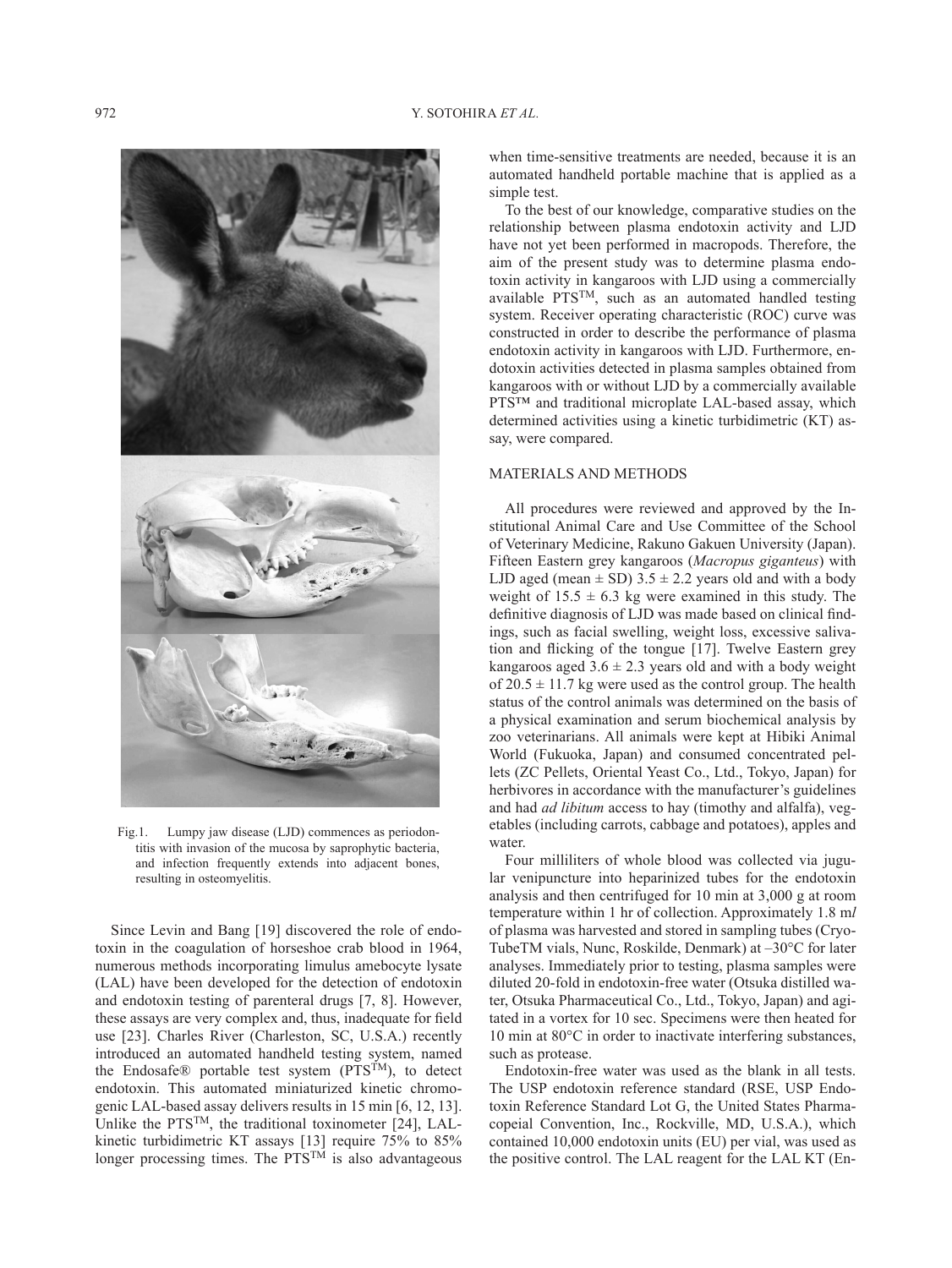dosafe® KTA2, Charles River) assay was reconstituted with Endotoxin-Specific Buffer Solution (Charles River) in order to eliminate any interference from β-glucans. The traditional LAL-based assay was performed on a 96-well microplate (Endosafe® 96-well, flat bottom microplate M9001, Charles River), and endotoxin activity was determined using a microplate reader (Sunrise<sup>TM</sup>, Tecan Group Ltd., Männedorf, Switzerland) and EndoScan-V<sup>TM</sup> endotoxin-measuring software (Charles River). The range covered by the standard curve (0.003 to 3.0 EU/m*l*) was established according to the package insert of the LAL product. The lower limit of quantitation for this assay was 0.027 EU/m*l*.

All samples tested with the PTS system used 1–0.001 EU/ m*l* sensitivity cartridges (Fig. 2). The PTS system, which comprised a spectrophotometer, reader and LAL reagent cartridge, was used in the present study. The reagent cartridges (Lot# 3183249) were prototypes that did not react with β-glucan, and were provided by Charles River Laboratories. Precise amounts of LAL reagents, buffer components and oligosaccharides as a β-glucan blocker, chromogenic substrates and control standard endotoxin were dried on the channels of the cartridges. The reagent cartridges were potency tested, spike recovery was performed, and the calibration code was then determined. The calibration code (Cal# 419065608093) contained the reagent cartridge test parameters that were determined during potency testing, as well as the archived curve for that batch of cartridges. The cartridges contained 2 sample channels and 2 spiked channels. The analyst loaded 25-*µl* samples into the cartridge sample reservoirs, and the reader drew, mixed and incubated the samples at different time intervals after the assay was started. The product endotoxin concentration (endotoxin activity), product positive control with a known endotoxin concentration, percentage sample coefficient of variation, percentage endotoxin spike coefficient of variation and percentage recovery of the product positive control were automatically calculated using software for research use involving an extrapolation function. In the present study, 20-fold diluted plasma, which was heated for 10 min at 80°C, was used to measure endotoxin activity. Results were automatically multiplied by the dilution factor entered into the system. The lower limit of quantitation for this assay was 0.050 EU/m*l*. A detailed description of PTSTM is provided elsewhere [\[6, 18](#page-4-6)].

*Statistical analysis*: A test result was considered valid based on the percentage spike recovery and percentage coefficient of variation (CV) parameters falling within the acceptance criteria (25%) established by the PTS system and KT assay. Spike recovery values were considered valid, if the results were between 50% and 200%, according to the Bacterial Endotoxin Test in the US Pharmacopeia [[25](#page-5-7)]. The absolute value of the correlation coefficient of the standard curve generated using reference standard endotoxin was greater than or equal to 0.980 for the range of endotoxin concentrations established, according to the Bacterial Endotoxin Test in the US Pharmacopeia [[25](#page-5-7)].

Sample endotoxin activities were statistically analyzed using the SPSS software program (ver 21. IBM Japan, Tokyo, Japan). The results of the PTS<sup>TM</sup> and KT assay were



Fig.2. The limulus amebocyte lysate (LAL) spectrophotometer (upper) and reagent cartridge (bottom) for the Endosafe® PTSTM system.

compared using the Friedman test, which is a non-parametric statistical test used to detect differences across multiple test attempts [\[11\]](#page-4-8). Pearson's product moment correlation coefficients were calculated to evaluate relationships between any two continuous variables. A linear regression model analysis was also performed in order to obtain the equation.

The median values for endotoxin activity obtained from the PTSTM method were compared with the healthy controls, and the Mann-Whitney U test was employed for comparisons between groups. ROC curves were used to characterize the sensitivity and specificity of each parameter with respect to changes associated with LJD. The optimal cut-off point for a test was calculated by the Youden index [\[1\]](#page-4-9). The Youden index (J) is defined as the maximum vertical distance between the ROC curve and diagonal or chance line and is calculated as J=maximum [sensitivity+specificity−1]. The cut-off point on the ROC curve that corresponds to J was regarded as the optimal cut-off point [\[1\]](#page-4-9). The significance level was *P<*0.05.

## RESULTS

The KT test effectively recovered endotoxin from plasma  $(82.4\%, \text{ range } 73.2\% - 88.5\%)$  over the range of concentrations tested. The linearity of the standard curve was also satisfactory for the KT assay  $(r^2=0.984)$  over the range of concentrations tested. CV, a parameter in the KT assay test for endotoxin activity, was  $10.9\%$  (range,  $0.2\% - 18.5\%$ ). The PTSTM effectively recovered endotoxin from plasma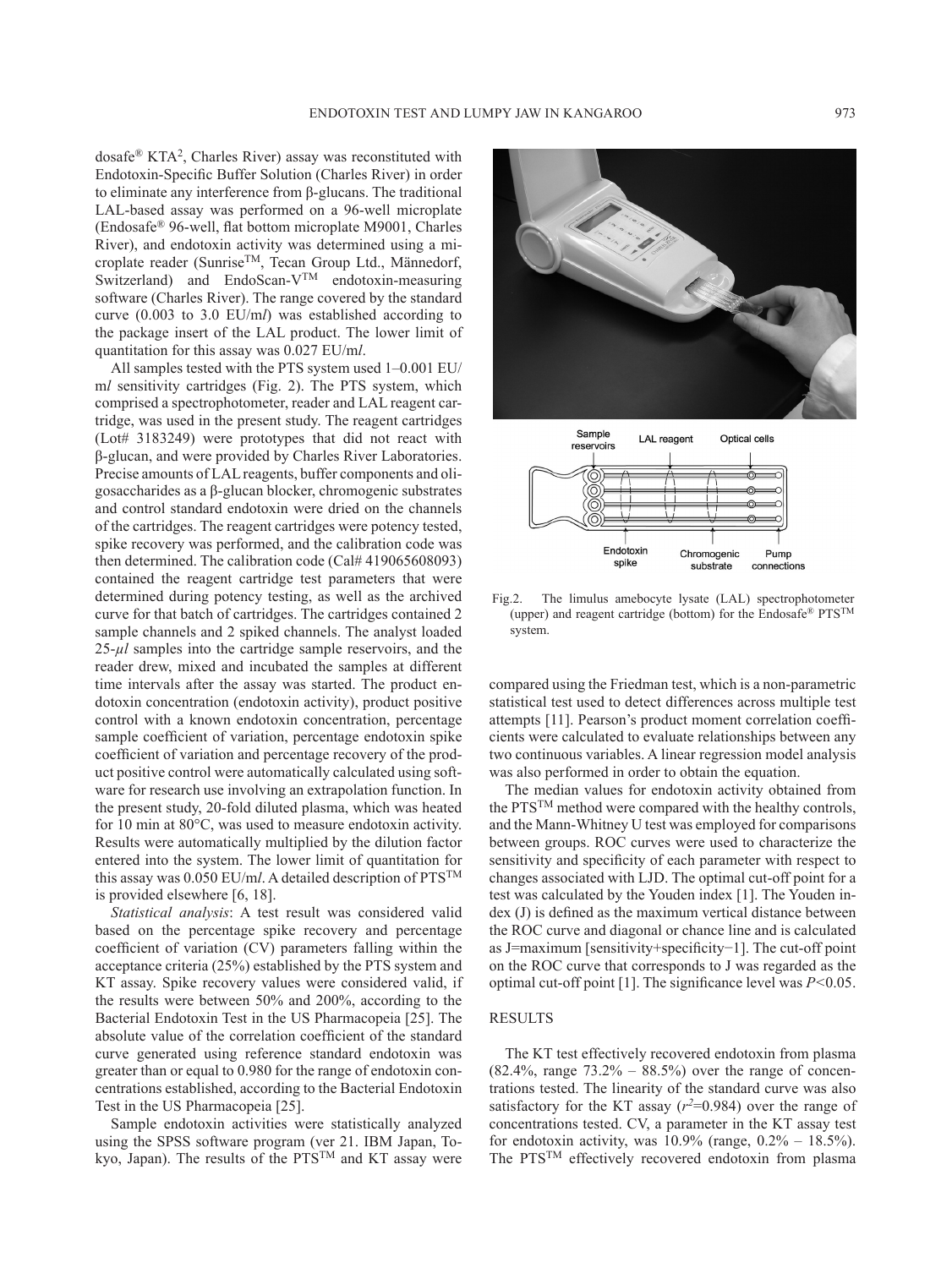$(98.3\% \text{.)}$  range  $50\% - 180\%$  over the range of concentrations tested. CV, a parameter in the PTSTM for endotoxin activity, was  $11.1\%$  (range,  $2.4\% - 24.4\%$ ). Each of the assays (KT) and the PTSTM) effectively recovered endotoxin from the plasma of kangaroos with or without LJD.

The median ranges of endotoxin activity detected by each of the tests, KT and the  $PTS^{TM}$ , were 0.206 (min to max, 0.027–1.06) and 0.222 (min to max, 0.050–1.43) EU/m*l*, respectively. As shown in Fig. 3, the results obtained from the PTS<sup>TM</sup> correlated well with those from the KT assay  $(r^2=0.915, P<0.001)$ . Based on the results of the Friedman Test, the ability of the PTS<sup>TM</sup> to recover endotoxin from plasma was not significantly different from that of the KT assay (*P*>0.05).

Figure 4 shows the relationships between plasma endotoxin activity in kangaroo with LJD. Plasma endotoxin activities were higher in kangaroos with LJD (0.326 EU/m*l*; min to max, 0.05 to 1.56 EU/m*l*) than in those without LJD (0.100 EU/m*l*; min to max, 0.05 to 0.74 EU/m*l*, *P*<0.05). The area under the ROC curve for plasma endotoxin activity was 0.793 (Fig. 5, *P*<0.05). The proposed diagnostic cutoff point for plasma endotoxin activity in order to identify kangaroos with LJD based on analyses of ROC curves was set at >0.22 EU/m*l*. The sensitivity and specificity of the proposed diagnostic cut-offs for plasma endotoxin activity were 80.0% and 80.0%, respectively.

#### DISCUSSION

We investigated the relationship between oral necrobacillosis, commonly referred to as LJD, in captive kangaroos and plasma endotoxin activity using an automated handheld endotoxin testing system named the PTSTM. In the present study, positive control recoveries in the traditional KT assay and PTSTM were rarely outside the acceptable range. The PTS<sup>TM</sup> effectively detects plasma endotoxin activity in the kangaroo and is practical for simple and easy use to assess endotoxin activity in plasma. It offers several advantages over the microplate kinetic LAL assays currently in use by diagnostic laboratories, namely, it is small and portable, requires only small quantities of specimens, and rapidly provides results [[6, 18\]](#page-4-6). The activity of endotoxin in the plasma was higher in kangaroos with than in those without LJD. Furthermore, plasma endotoxin activity was significantly higher in kangaroos with LJD than in the healthy control group. Therefore, the proposed diagnostic cut-off for plasma endotoxin activity based on the ROC curve analysis to detect LJD was set at  $>0.22$  EU/m*l*. The sensitivity and specificity of the proposed diagnostic cut-off for plasma endotoxin activity were 80.0% and 80.0%, respectively.

USP chapter 85 [[25](#page-5-7)], which addresses photometric bacterial endotoxin test methods, allows for a wide recovery range for the positive control, between 50% and 200%, because small discrepancies in test conditions and cartridge flaws contribute to variable recovery values for the positive control [\[6, 12, 13, 18](#page-4-6)]. An out-of-specification percentage recovery for the positive control was previously associated with a calculated product endotoxin concentration that



Fig. 3. Relationship between endotoxin activity in plasma between the portable test system (PTSTM) and traditional limulus amebocyte lysate kinetic turbidimetric (KT) analysis. Endotoxin activities detected in plasma samples using the  $PTS^{TM}$  positively correlated with those using the KT assay by Pearson's productmoment correlation coefficient.



Fig. 4. Medians of plasma endotoxin activity in kangaroos with lumpy jaw disease (LJD). The horizontal line in each box represents the median value. The boxes represent the interquartile range (25 to 75 percentiles). Outliers are plotted separately as dots.

expressed any interference, such as inhibition and enhancement [[12](#page-4-10)]. When any criteria, mainly percentage recovery of the positive control, were not within the acceptable range, the test was not considered to be valid [[12](#page-4-10)]. In the present study, positive control recoveries in the traditional KT assay and PTSTM were rarely outside the acceptable range. The photometric PTSTM represents a rapid, simple and accurate technique using the quantitative kinetic chromogenic LAL method to assess plasma endotoxin activity in kangaroos and meets all the requirements for endotoxin activity including the percentage of CV and recovery of the positive control. Furthermore, the results of the  $PTS^{TM}$ , which used plasma diluted 1:20 in endotoxin-free water and heated to 80°C for 10 min, correlated with those obtained by the traditional KT assay. Therefore, the results of the present study confirmed that the PTSTM is practical for simple and easy use in order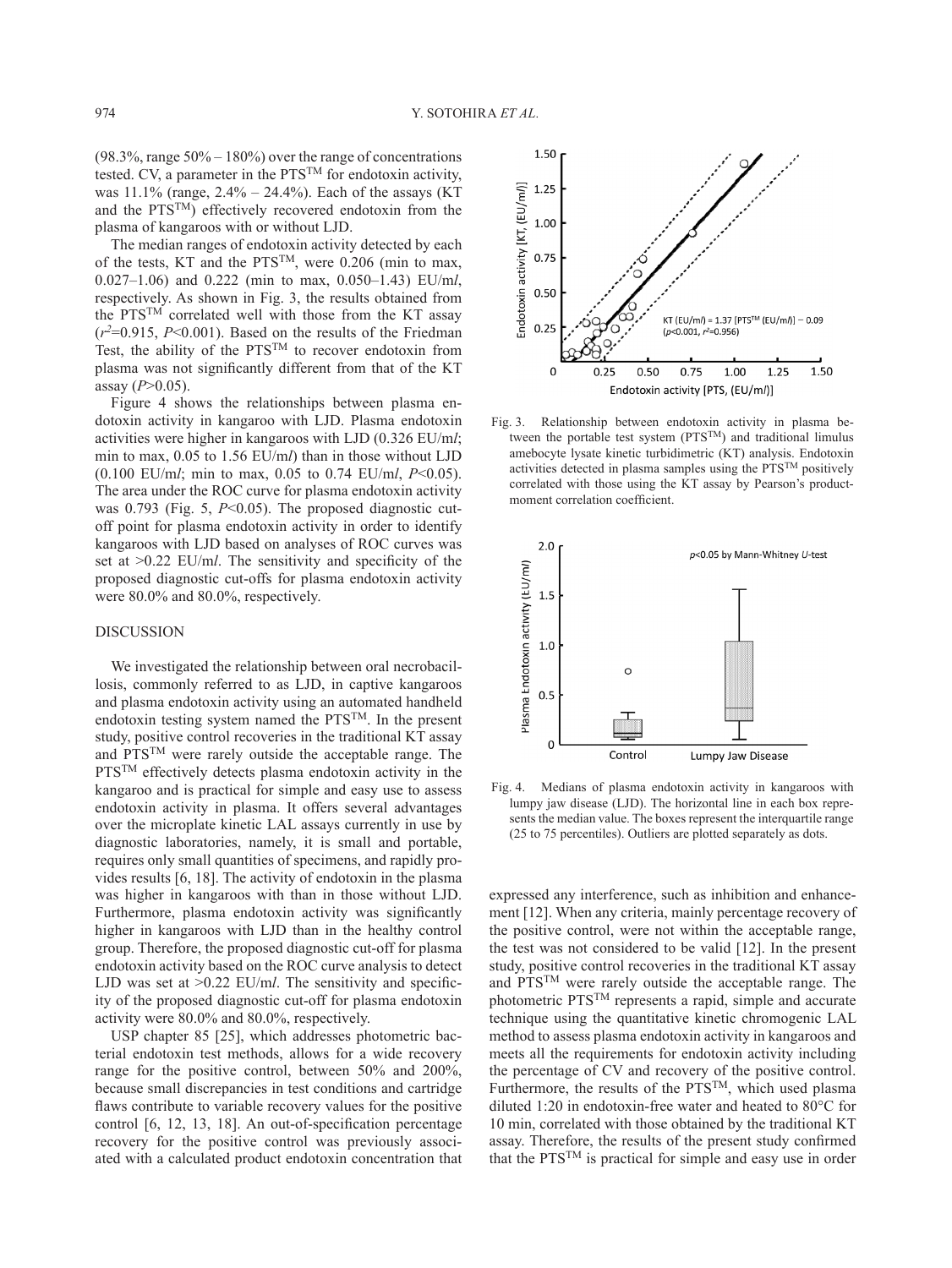

Fig. 5. ROC curve for plasma endotoxin activity in order to detect kangaroos with lumpy jaw disease (LJD). The optimal cut-off point for the test was calculated by the Youden index. Open Circle: Cut-off point.

to assess endotoxin activity in plasma.

Our results showed that average plasma endotoxin activity was higher in kangaroos with LJD than in controls. Based on ROC curves, we proposed a diagnostic cut-off point for endotoxin activity of >0.22 EU/m*l* for the identification of LJD. Endotoxin, which is released from bacteria including *F. necrophorum* at the time of cell death and initiates an inflammatory response [\[20\]](#page-5-2), refers to the lipopolysaccharide protein of the Gram-negative bacterial wall and is the primary virulence factor of Gram-negative bacteria responsible for damage to the kangaroo. Endotoxin is known to be responsible for many of the pathophysiological signs observed during Gram-negative bacterial infections in mammalians, such as fever, leukopenia, complement activation, the activation of macrophages and changes in the plasma levels of metabolites, minerals, acute phase reactants and hormones.

In conclusion, we herein investigated the diagnostic value of plasma endotoxin activity in kangaroos with systemic inflammation caused by oral necrobacillosis and identified plasma endotoxin activity as a sensitive marker of systemic inflammation in kangaroos with LJD. Based on ROC curves, we proposed a diagnostic cut-off point for endotoxin activity of >0.22 EU/m*l* for the identification of LJD. Our results indicate that the assessment of plasma endotoxin activity is a promising diagnostic tool for the outcome of LJD in captive macropods. In addition, the photometric PTSTM represents a rapid, simple and accurate technique, which uses a quantitative kinetic chromogenic LAL method for the assessment of plasma endotoxin activity in kangaroos. Therefore, the results of the present study confirmed that the PTSTM is appropriate for assessing endotoxin activity in plasma.

ACKNOWLEDGMENTS. This study was supported by a Grant-in-Aid for Science Research from the Ministry of Education, Culture, Sports, Science and Technology of Japan (no. 21580393, 26450431 and 26460513), and by a Grant-inAid from Asahi Group foundation.

#### REFERENCES

- <span id="page-4-9"></span>1. Akobeng, A. K. 2007. Understanding diagnostic tests 3: Receiver operating characteristic curves. *Acta Paediatr.* **96**: 644–647. [\[Medline\]](http://www.ncbi.nlm.nih.gov/pubmed/17376185?dopt=Abstract) [\[CrossRef\]](http://dx.doi.org/10.1111/j.1651-2227.2006.00178.x)
- <span id="page-4-2"></span>2. Barber, D., Campbell, J., Davey, J., Luke, T., Agren, E. and Beveridge, I. 2008. Unilateral failure of development of mandibular premolars and molars in an Eastern Grey kangaroo (Macropus giganteus) and its effects on molar progression. *Aust. Vet. J.* **86**: 64–66. [\[Medline\]](http://www.ncbi.nlm.nih.gov/pubmed/18271832?dopt=Abstract) [\[CrossRef\]](http://dx.doi.org/10.1111/j.1751-0813.2007.00212.x)
- <span id="page-4-1"></span>3. Borland, D., Coulson, G. and Beveridge, I. 2012. Oral necrobacillosis ('Lumpy Jaw') in a free-ranging population of eastern grey kangaroos (Macropus giganteus) in Victoria. *Aust. Mammal.* **34**: 29–35. [\[CrossRef\]](http://dx.doi.org/10.1071/AM10031)
- 4. Brookins, M. D., Rajeev, S., Thornhill, T. D., Kreinheder, K. and Miller, D. L. 2008. Mandibular and maxillary osteomyelitis and myositis in a captive herd of red kangaroos (Macropus rufus). *J. Vet. Diagn. Invest.* **20**: 846–849. [\[Medline\]](http://www.ncbi.nlm.nih.gov/pubmed/18987245?dopt=Abstract) [\[CrossRef\]](http://dx.doi.org/10.1177/104063870802000627)
- <span id="page-4-4"></span>5. Burvenich, C., Bannerman, D. D., Lippolis, J. D., Peelman, L., Nonnecke, B. J., Kehrli, M. E. Jr. and Paape, M. J. 2007. Cumulative physiological events influence the inflammatory response of the bovine udder to Escherichia coli infections during the transition period. *J. Dairy Sci.* **90** Suppl 1: E39–E54. [\[Medline\]](http://www.ncbi.nlm.nih.gov/pubmed/17517751?dopt=Abstract) [\[CrossRef\]](http://dx.doi.org/10.3168/jds.2006-696)
- <span id="page-4-6"></span>6. Cooper, J. F., Latta, K. S. and Smith, D. 2010. Automated endotoxin testing program for high-risk-level compounded sterile preparations at an institutional compounding pharmacy. *Am. J. Health Syst. Pharm.* **67**: 280–286. [\[Medline\]](http://www.ncbi.nlm.nih.gov/pubmed/20133532?dopt=Abstract) [\[CrossRef\]](http://dx.doi.org/10.2146/ajhp090290)
- <span id="page-4-5"></span>7. Cooper, J. F., Levin, J. and Wagner, H. N. Jr. 1971. Quantitative comparison of *in vitro* and *in vivo* methods for the detection of endotoxin. *J. Lab. Clin. Med.* **78**: 138–148. [\[Medline\]](http://www.ncbi.nlm.nih.gov/pubmed/4936365?dopt=Abstract)
- 8. Elin, R. J. and Hosseini, J. 1985. Clinical utility of the Limulus amebocyte lysate (LAL) test. *Prog. Clin. Biol. Res.* **189**: 307–327. [\[Medline\]](http://www.ncbi.nlm.nih.gov/pubmed/4048211?dopt=Abstract)
- <span id="page-4-3"></span>9. Erskine, R. J., Tyler, J. W., Riddell, M. G. Jr. and Wilson, R. C. 1991. Theory, use, and realities of efficacy and food safety of antimicrobial treatment of acute coliform mastitis. *J. Am. Vet. Med. Assoc.* **198**: 980–984. [\[Medline\]](http://www.ncbi.nlm.nih.gov/pubmed/2032924?dopt=Abstract)
- 10. Finnie, E. P. 1976. Husbandry and diseases of orphaned pouchyoung marsupials. *Aust. Vet. Practitioner* **6**: 19–28.
- <span id="page-4-8"></span>11. Friedman, M. 1937. The use of ranks to avoid the assumption of normality implicit in the analysis of variance. *J. Am. Stat. Assoc.* **32**: 675–701. [\[CrossRef\]](http://dx.doi.org/10.1080/01621459.1937.10503522)
- <span id="page-4-10"></span>12. Fukumori, N. T., de Campos, D. G., Massicano, A. V., de Pereira, N. P., da Silva, C. P. and Matsuda, M. M. 2011. A portable test system for determination of bacterial endotoxins in 18F-FDG, 99mTc, and lyophilized reagents for labeling with 99mTc. *J. Nucl. Med. Technol.* **39**: 121–124. [\[Medline\]](http://www.ncbi.nlm.nih.gov/pubmed/21565953?dopt=Abstract) [\[CrossRef\]](http://dx.doi.org/10.2967/jnmt.110.081380)
- <span id="page-4-7"></span>13. Gee, A. P., Sumstad, D., Stanson, J., Watson, P., Proctor, J., Kadidlo, D., Koch, E., Sprague, J., Wood, D., Styers, D., McKenna, D., Gallelli, J., Griffin, D., Read, E. J., Parish, B. and Lindblad, R. 2008. A multicenter comparison study between the Endosafe PTS rapid-release testing system and traditional methods for detecting endotoxin in cell-therapy products. *Cytotherapy* **10**: 427–435. [\[Medline\]](http://www.ncbi.nlm.nih.gov/pubmed/18574775?dopt=Abstract) [\[CrossRef\]](http://dx.doi.org/10.1080/14653240802075476)
- 14. Hartley, M. P. and Sanderson, S. 2003. Use of antibiotic impregnated polymethylmethacrylate beads for the treatment of chronic mandibular osteomyelitis in a Bennett's wallaby (Macropus rufogriseus rufogriseus). *Aust. Vet. J.* **81**: 742–744. [\[Medline\]](http://www.ncbi.nlm.nih.gov/pubmed/15080484?dopt=Abstract) [\[CrossRef\]](http://dx.doi.org/10.1111/j.1751-0813.2003.tb14604.x)
- <span id="page-4-0"></span>15. Hoefs, M. and Bunch, T. D. 2001. Lumpy jaw in wild sheep and